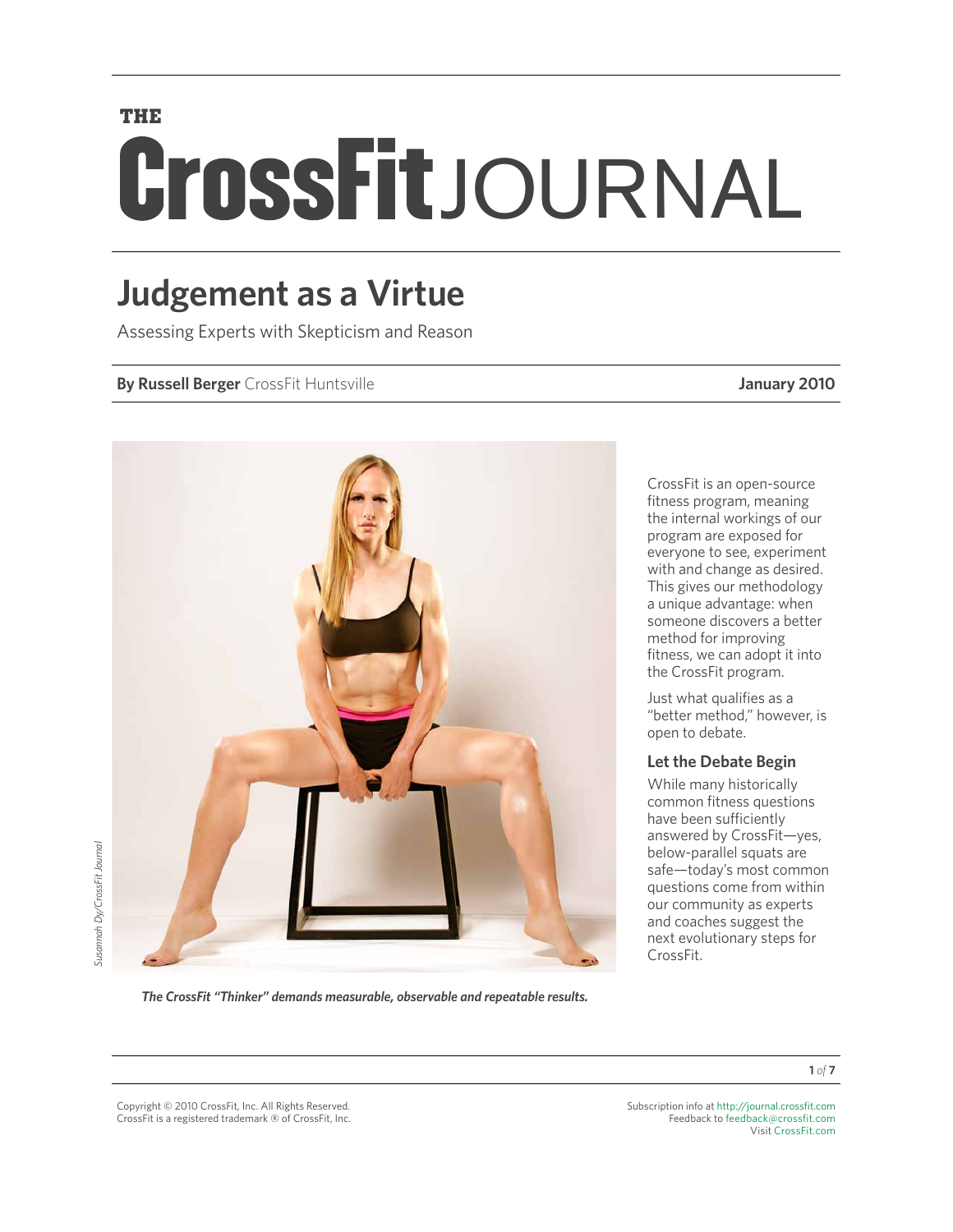Does CrossFit need more strength workouts and fewer long runs—or vice versa?

Does the Zone Diet really work better than the Paleo Diet, or is there really no need for measuring of any kind?

Is a lack of affiliate regulation damaging the community, or are the efficient workings of the open market sufficient to eliminate bad apples?

These are just a few examples of simple questions that have turned into serious debates, with many folks claiming to be authorities and experts. So how does the average CrossFitter know what, and whom, to believe?

CrossFit's scientific approach to fitness means that claims must be measurable, observable and repeatable. This is central to the evolution of our fitness efforts. It's also essential to performing evaluations of criticisms and critiques (of CrossFit or any other method, for that matter).

Regardless of credentials or experience, each of us has the ability to make reasonable judgments on the ideas that shape our community. With a little reasoning and exposure to the principles of sound logic and evidence, anyone can assess the strength of a claim or argument. Intellectual rigor and a degree of honesty are all you require to differentiate between claims based in reason and those based in ego and emotional attachment.

#### **Types of Criticism**

To start, all claims are a form of criticism, and criticism can come in many flavors. In a perfect world, the only type of criticism we would offer as CrossFitters would be both constructive and measurable, meaning the delivery was reasonable and the claim could be tested. Obviously, things don't always work out this way, but taking the time to analyze the type of criticism you are dealing with can make your assessment much more valuable.

#### **Types of criticism**

#### **Constructive and measurable:**

"Programming 20 percent more strength-focused workouts into CrossFit training will produce fitter athletes."

#### **Constructive and immeasurable:**

"CrossFit should focus more on strength training because conditioning is really just about pushing through it mentally."

#### **Destructive and measurable:**

"CrossFit programming sucks for improving your max shoulder press."

#### **Destructive and Immeasurable:**

"Weaker affiliates are scaring away potential clients and damaging the CrossFit brand."



*CrossFit strives to be measurable, observable and repeatable, which is why the stopwatch is such a critical part of the program.*

Copyright © 2010 CrossFit, Inc. All Rights Reserved. CrossFit is a registered trademark ‰ of CrossFit, Inc. Subscription info at <http://journal.crossfit.com> Feedback to [feedback@crossfit.com](mailto:feedback@crossfit.com) Visit [CrossFit.com](http://www.westside-barbell.com/)

**2** *of* **7**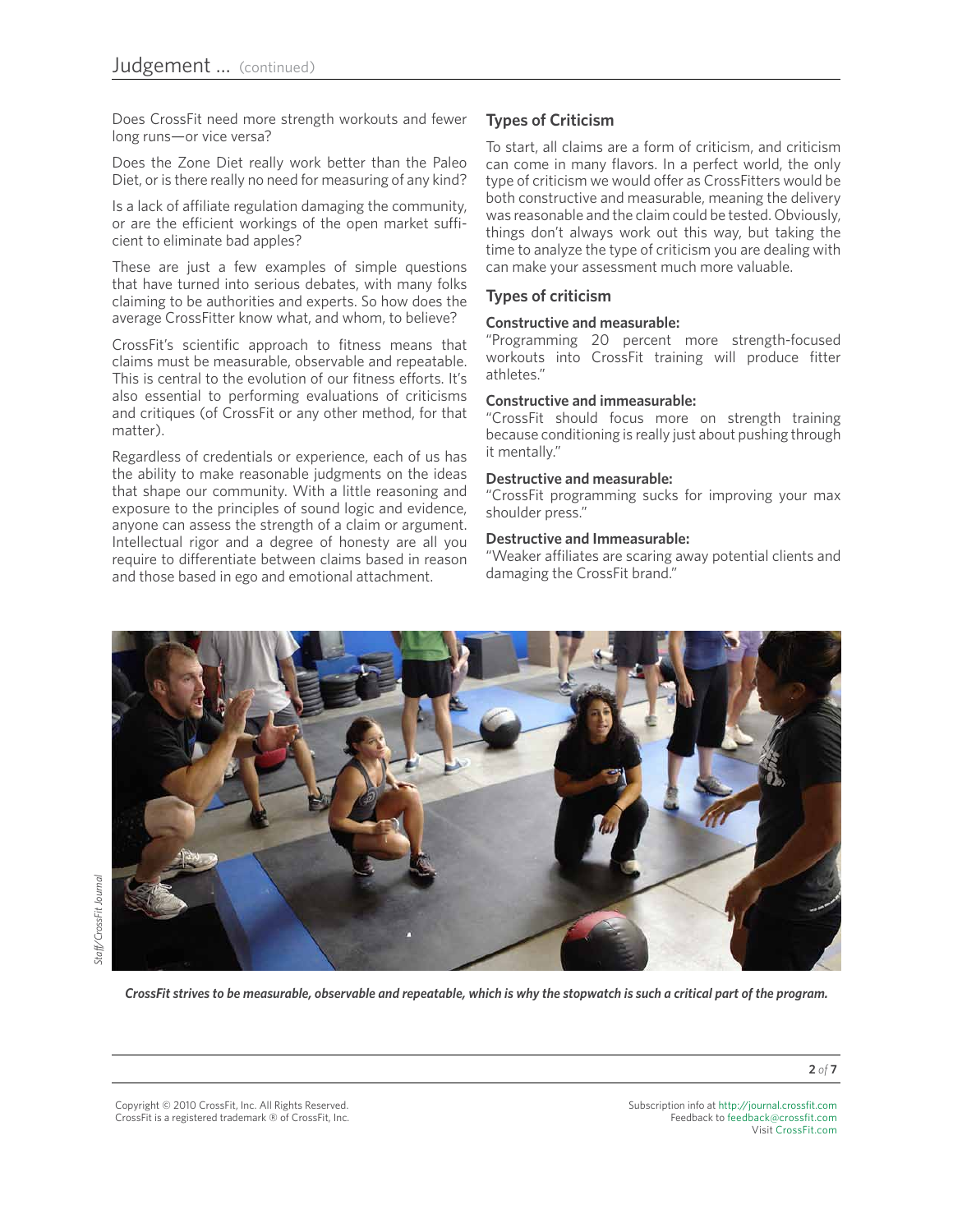Measurability is clearly the most important aspect of analyzing a claim. If you can't measure something, believing in it is pretty much a matter of faith, and you have no way to validate the accuracy of that claim. Nothing is wrong with having immeasurable opinions— I've got a few of my own—but if you're trying to establish the boundaries of a scientifically based fitness methodology, you're going to need something a little more concrete than an opinion.

The delivery of a claim also comes in two forms: constructive and destructive. If a claim contains a generally positive or productive message, it's a form of constructive criticism. A claim that relies on a negative assumption or insult or is intentionally polarizing is categorized as destructive. This doesn't mean you must be politically correct or sugar-coat the message. It means a difference exists between trying to make something better and trying to make something look worse.

If you're mumbling something about how the delivery of a claim clearly doesn't determine its accuracy, you're absolutely right. Being aware of destructive criticism, however, can act as a warning sign for something more sinister. Destructive claims often reveal a lack of reason and an origin in the nasty, intangible world of ego and emotion. Some claims, of course, should be attacked wholeheartedly (Hitler's position on the Jews comes to mind), but CrossFit's position is not one of them.





*You can perform the deadlift in a number of different ways. Is one style better than the other? Perhaps, but perhaps not. What really matters is that people are deadlifting.*

Copyright © 2010 CrossFit, Inc. All Rights Reserved. CrossFit is a registered trademark ‰ of CrossFit, Inc.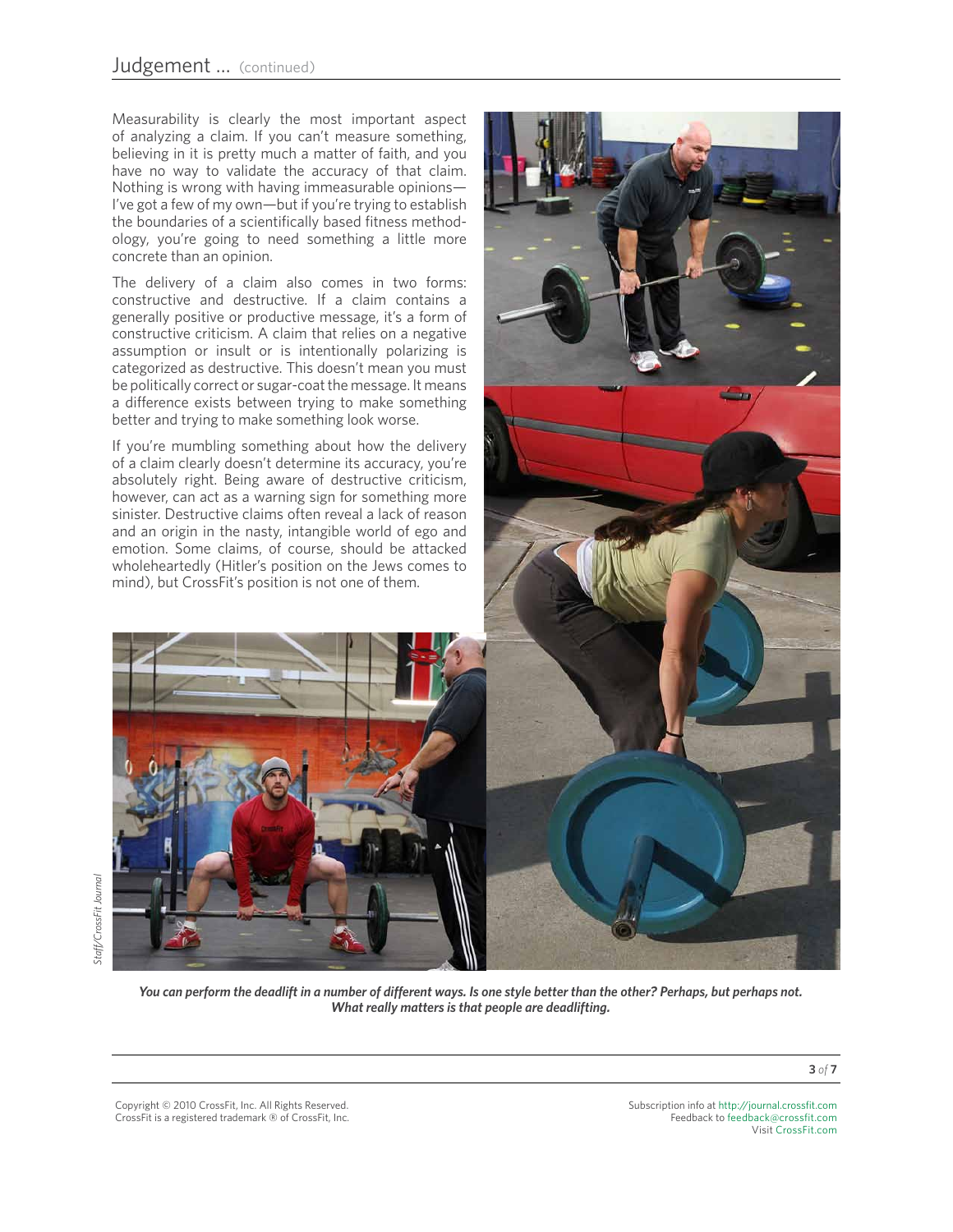The goal of CrossFit Inc. and [CrossFit.com](http://www.crossfit.com) is to promote the improvement of fitness for all who seek it. We offer an abundance of free resources, and the program is generally very effective. We have indisputably done more good than harm. That doesn't mean there is no room for critique of the program or any of its proponents, but on the spectrum of possible endeavors, improving fitness is a fairly benign, if not noble, pursuit.

Furthermore, we openly invite discussion and debate. We challenge all to demonstrate better results and promise to reward those who can do so in a measurable, observable and repeatable manner. CrossFit is not an environment that requires yelling to be heard. Therefore, it's quite telling when an argument launches with a broad-based attack or a warning of impending doom. While plenty of bad ideas have come with the best of intentions, the opposite is rarely true.

#### **Evaluating a Claim**

While it's politically correct to value everyone's right to an opinion, the truth is that not all ideas are equally valid. Evaluating the strength of a claim is essential to knowing if you should buy what's being sold. Let's look at two claims from our list above:

- 1. "Programming 20 percent more strength-focused workouts into CrossFit training will produce fitter athletes."
- 2. "Weaker affiliates are scaring away potential clients and damaging the CrossFit brand."



## itaff/CrossFit Journal *Staff/CrossFit Journal*

#### **Step 1: Define Terms**

Confirm the definition of all the terms being used. Without clear definitions, you are likely to be comparing apples and oranges. Example No. 1 was presented as constructive and measurable. The idea appears simple—a greater focus on strength training will produce fitter athletes. It's a claim that's certainly being made these days, but there is an important gap in the statement.

The first part about programming 20 percent more strength-focused workouts is fine. The problem is that we can't accurately evaluate it until we have a measurable definition for "fitness." CrossFit has provided one, but it's fairly complex and certainly hard to measure. Anyone who does not address this inherent complexity has a weaker stance than one who does.

> CrossFit's scientific approach to fitness means that claims must be measurable, observable and repeatable. This is central to the evolution of our fitness efforts.

Example No. 2, on the other hand, uses ambiguous and vague language—warning signs that the author doesn't have more measurable definitions available.

What characteristics must an affiliate have in order to be considered "weak"? What constitutes the CrossFit brand being "damaged"?

If you are lucky, the author will have taken the time to define these terms, but it's not likely. Even in the presence of a definition, how would you measure "damage" to a brand? The deconstructive delivery of this claim, paired with its lack of measurability, makes it look more like an emotional reaction than a reasonable assessment of facts.

*Louie Simmons teaches an ultra-wide squat stance at Westside Barbell, while CrossFitters generally use a narrower stance. Both have produced great athletes, so is either one "wrong"?* 

**4** *of* **7**

Copyright © 2010 CrossFit, Inc. All Rights Reserved. CrossFit is a registered trademark ‰ of CrossFit, Inc.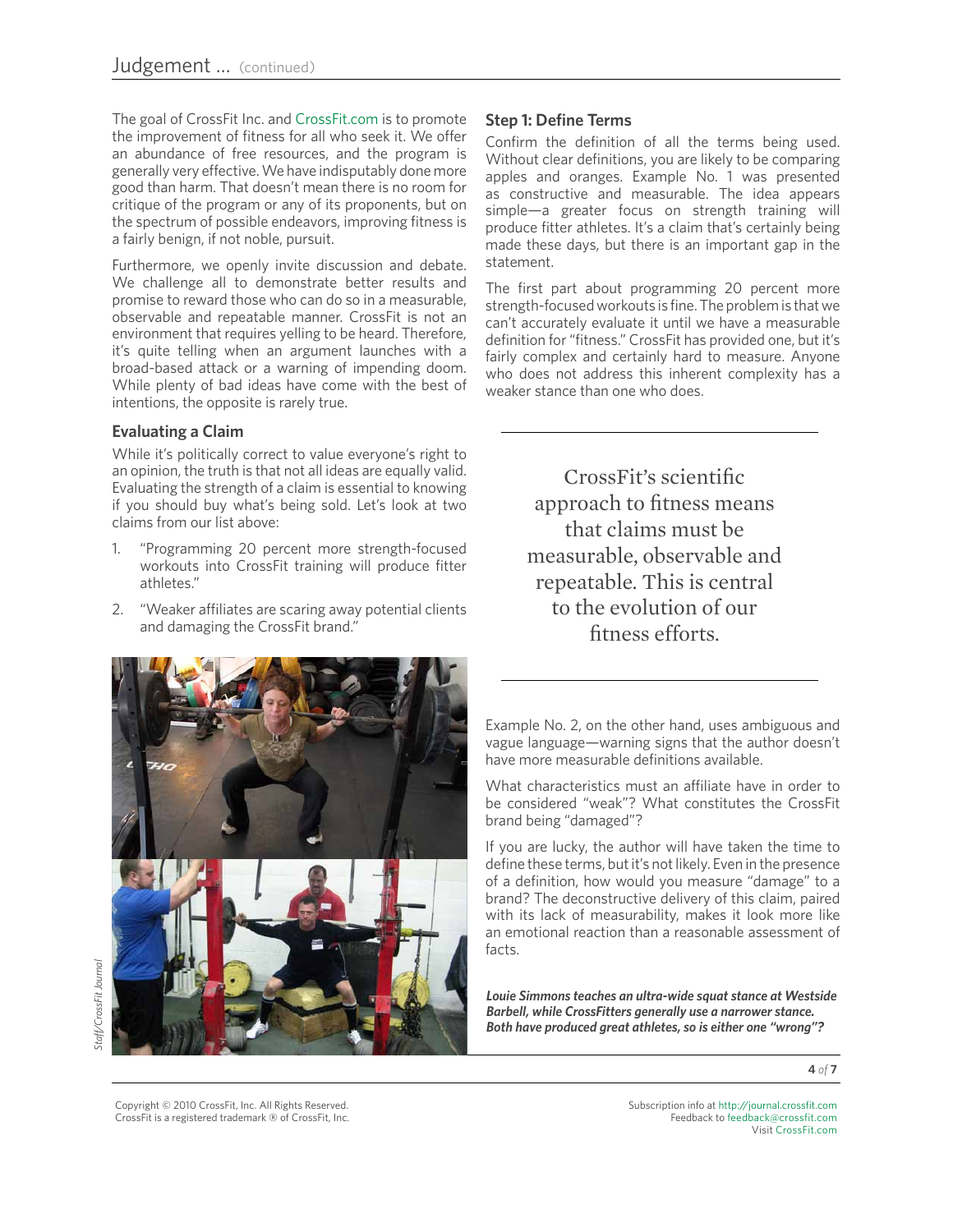#### **Step 2: Define the Relevance**

It's easy to get overwhelmed by details when discussing issues of controversy: evidence for and against a claim, why that evidence is or isn't being interpreted correctly, and how terms should be defined. Fortunately, one simple question can often prevent you from getting bogged down in the details of an unnecessary debate: "Does it really matter?"

In this case, asking that question really raises a few others: Does the claim address an actual or imaginary deficit? Does the outcome of the claim affect a CrossFit trainer's ability to improve fitness? Is there any evidence of the claim's actual manifestation?

makes sense to experiment with ideas and different approaches. But the debate should be kept in context.

While our second example above (weaker affiliates) probably didn't stand up very well in defining its terms—and it clearly isn't measurable—it could still be important. After all, anyone who cares about CrossFit would care about damaging the CrossFit brand. And, in fact, this is where the claim gets its strength.

But is the claim really relevant? Is there any real evidence that weaker affiliates have a negative effect on other affiliates? I have never seen any.

It's easy to get overwhelmed by details when discussing issues of controversy. … Fortunately, one simple question can often prevent you from getting bogged down in the details of an unnecessary debate: "Does it really matter?"

The quintessential example of a debate that has been taken way out of context and overwhelmed by minutia is the disagreement over where the scapula should lie in relationship to the barbell during the set-up for a deadlift. Some experts argue that the hips should be high, bringing the shoulder over the bar, while others find that a lower hip position seems to be more effective.

Does it really matter? What's the role of this discussion in the big picture: achieving fitness or delivering it to others? It's mostly irrelevant. To quote Coach Greg Glassman, "One percent of the world deadlifts and we're arguing if the shoulders should go over the bar?" Coach's point, of course, is that the act of doing and teaching the movement matters far more than the exact details of its execution. For trainers and elite athletes, it certainly



*Fitness is hard to define. CrossFit chooses to define it as performing more work in less time because force, distance and time are easily measurable.* 

Copyright © 2010 CrossFit, Inc. All Rights Reserved. CrossFit is a registered trademark ‰ of CrossFit, Inc.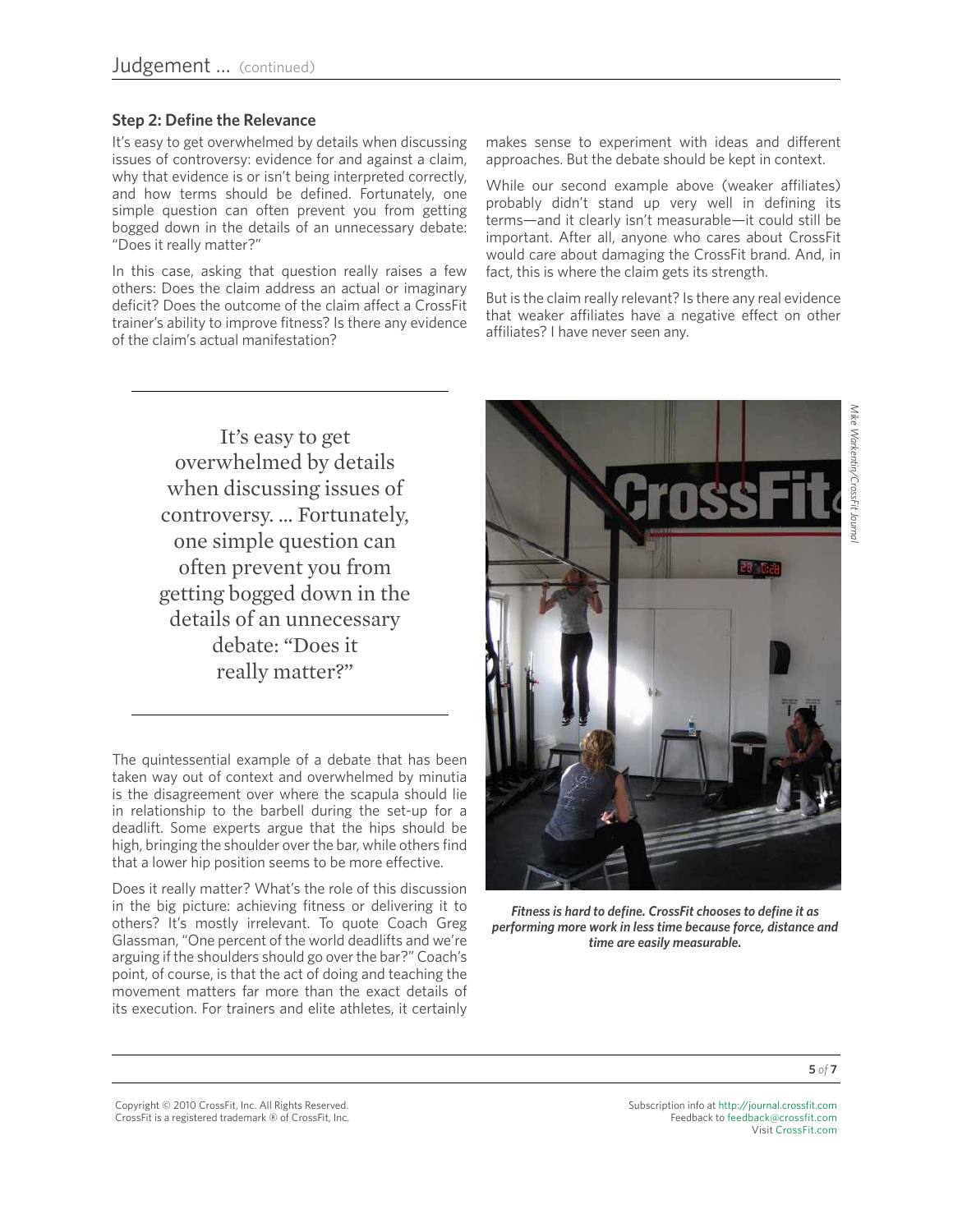#### **Step 3: Assess the Evidence**

The burden of proof lies on he who makes the claim. In other words, if you have a better method, it's up to you to prove it. If you say something is dangerous, demonstrate it with real numbers. Failing to provide evidence of your claim is the equivalent of having no evidence at all.

So what makes for good evidence? As we've already said, good evidence needs to be measurable, observable and repeatable. In other words, it needs to provide results consistently, but the evidence you have is sometimes less important than the evidence you don't have. Good science is the process of removing all nonviable options until only one explanation is left. Simply looking for evidence that supports your theory will leave you aware of everything that validates your theory and completely ignorant or dismissive of evidence that might prove you wrong.

> One of the aims of CrossFit is to improve the quality of discussion about fitness and its various components. To do so, we must recognize the role of intellectual rigor in navigating these complex waters.

Establishing solid evidence for any claim within the realm of fitness is actually very challenging. So many factors are involved in fitness and health that it's difficult to assess which one causes what. Good arguments recognize this inherent difficulty and accommodate it. Oversimplification of cause and effect is often an indication of weak evidence.

For example, everyone has slightly different strengths and weaknesses, so the same workout is going to work one person's strength and another's weakness. As we all know, the impact of training your weaknesses is very different than the impact of training your strengths. How do you incorporate that into any claims you might make about the general efficacy of the workout?

The other problem is that while we can measure the effect of someone's workouts (seeing the gains and/ or losses over time), we can't say with any degree of accuracy what would have happened had they done a different program in that same period. In other words, we can provide evidence that a program works, but we have to be careful about how we establish that it works better than another program. There are several legitimate ways to do this, but they tend to involve larger numbers of people over a longer period of time.

The CrossFit Games are very useful when it comes to establishing the best programs for the highest levels of fitness. CrossFit claims that the winners of the Games are the world's fittest men and women. Each athlete is a unique case, but any consistency among the top competitors is pretty compelling evidence about the efficacy of that approach. In contrast, if none of the top competitors are following a particular program, that's a pretty strong statement.

Now, there is an alternate explanation. Perhaps the CrossFit Games are not a true test of the world's fittest. This is certainly within the realm of possibilities, but anyone who claims to have superior programming but doesn't perform well at the Games must provide an alternate venue to establish dominance. CrossFitters can then accept the alternate venue and compete in it or dismiss it as inferior (with evidence of course!).



 *The debate about the safety of the below-parallel squat is over for the most part, but a host of other discussions have taken its place.*

**6** *of* **7**

Copyright © 2010 CrossFit, Inc. All Rights Reserved. CrossFit is a registered trademark ‰ of CrossFit, Inc.